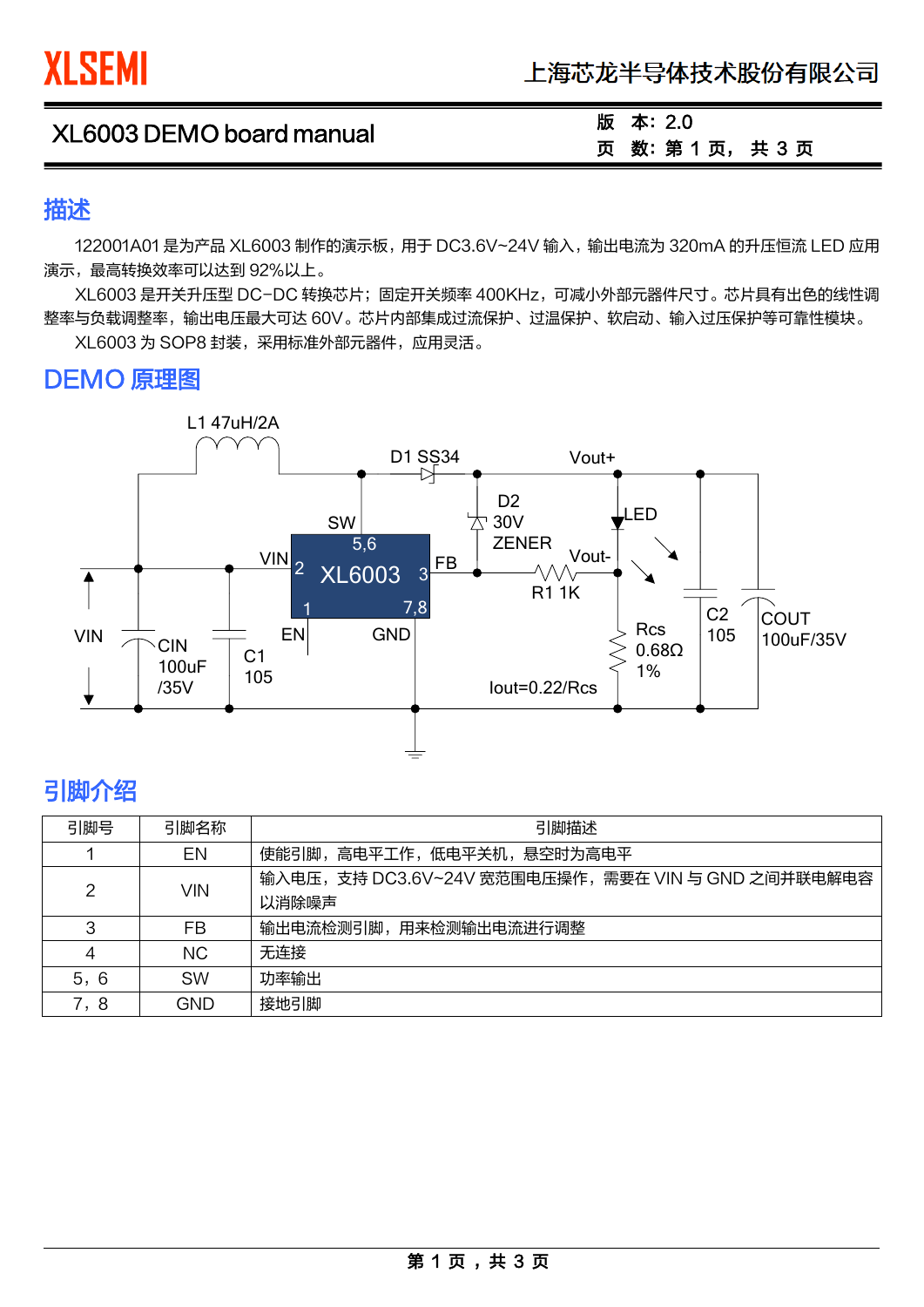# 上海芯龙半导体技术股份有限公司

# XL6003 DEMO board manual

## 版 本:2.0 页 数:第 2 页, 共 3 页

## 物料清单

| 序号             | 数量 | 参考位号                            | 描述                                                   | 生产商料号            | 生产商           |
|----------------|----|---------------------------------|------------------------------------------------------|------------------|---------------|
|                | 2  | Cin, Cout                       | 100uF,35V,Electrolytic,(6.3x11)                      | YXJ-35V-100uF    | Rubycon       |
| $\mathcal{P}$  | 2  | C <sub>1</sub> , C <sub>2</sub> | 1uF,50V, Ceramic, X7R, 0805<br>C2012X7R1H105K        |                  | <b>TDK</b>    |
| 3              |    | D1                              | 40V, 3A, Schottky Barrier Rectifier, SMA             | <b>SS34</b>      | Fairchild     |
| $\overline{4}$ | 1  | D <sub>2</sub>                  | 30V,0.5W,ZENER,MINI MELF                             | ZMM55C30         | <b>ICM</b>    |
| 5              |    | L1                              | 47uH,2A,Toroidal,10*4                                |                  |               |
| 6              | 1  | R <sub>1</sub>                  | 1KΩ, 1%, 1/10W, Thick Film, 0805<br>RL0805xR-071001L |                  | Yageo         |
|                |    | <b>RCS</b>                      | $0.68 \Omega$ , 1%, 1/4W, Thick Film, 1206           | RL1206xR-07R680L | Yageo         |
| 8              |    | U1                              | Boost LED Constant Current Driver, SOP8              | <b>XL6003</b>    | <b>XLSEMI</b> |

# 性能数据



### 转换效率: 线性调整率:



# DEMO 实物图

 $\overline{a}$